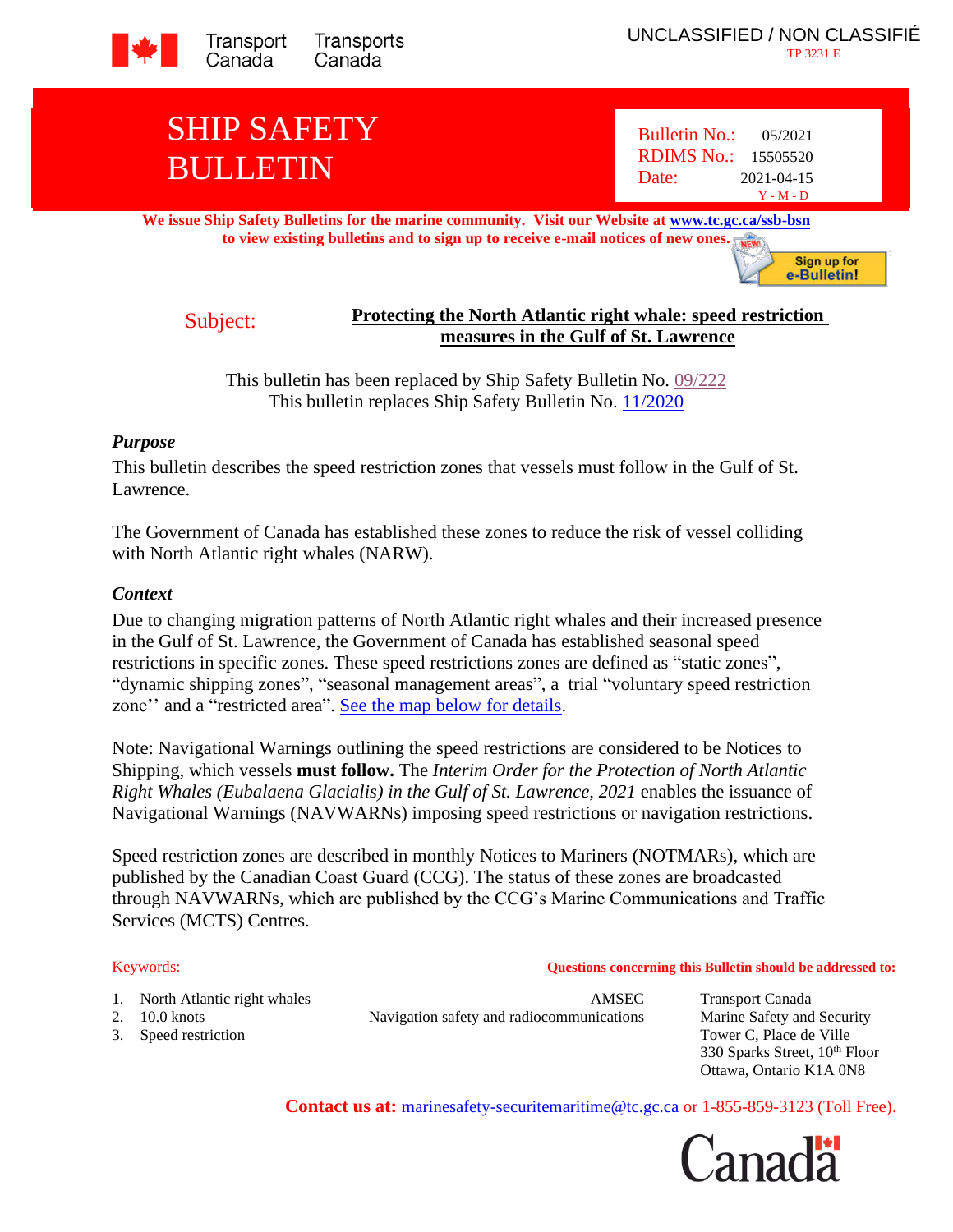# *Changes to speed restriction zones and measures*

Based on consultations with industry and on scientific data, changes to the speed restriction zones will be effective from April 28<sup>th</sup>, 2021, while the restricted area will be implemented based on whale presence:

- For a second consecutive year, a trial voluntary slowdown of 10.0 knots over the ground spanning from Cabot Strait (a line running from Cape North NS to Cape Ray NL) to the eastern edge of dynamic shipping zone E will be implemented at the beginning and end of the North Atlantic right whale season.
- Again this year, a restricted area located in and near Shediac Valley. The location and size are both based on historical data of North Atlantic right whale aggregations, while the triggering mechanism is based on in-season detections.
- As of this year, the 36.57 m (20-fathom) shallow water protocol will apply to all commercial fishing vessels.

Please refer to the latest NAVWARN issued by the CCG-MCTS for all speed restrictions currently in effect.

# *Speed Restriction Measures for 2021*

These restrictions will be in effect from **April 28 to November 15, 2021.**

# *Exemption*

The following exemption will apply to **all** measures:

• A vessel in distress or providing assistance to a person or a vessel in distress.

## *Static zones*

In the static zones, **all** vessels above **13 m** in length overall (LOA) must proceed at a speed of not more than 10.0 knots over the ground.

# *Exceptions*

Air cushion vessels operated by or on behalf of the Government of Canada that are engaged in ice-clearing activities from April to June in and around Chaleur Bay are exempted when in operation.

## *36.57 m (20-fathom) shallow water protocol*

Vessels engaged in any commercial fishing activity may proceed at a safe operational speed in waters not more than 36.57 m (20 fathom) deep.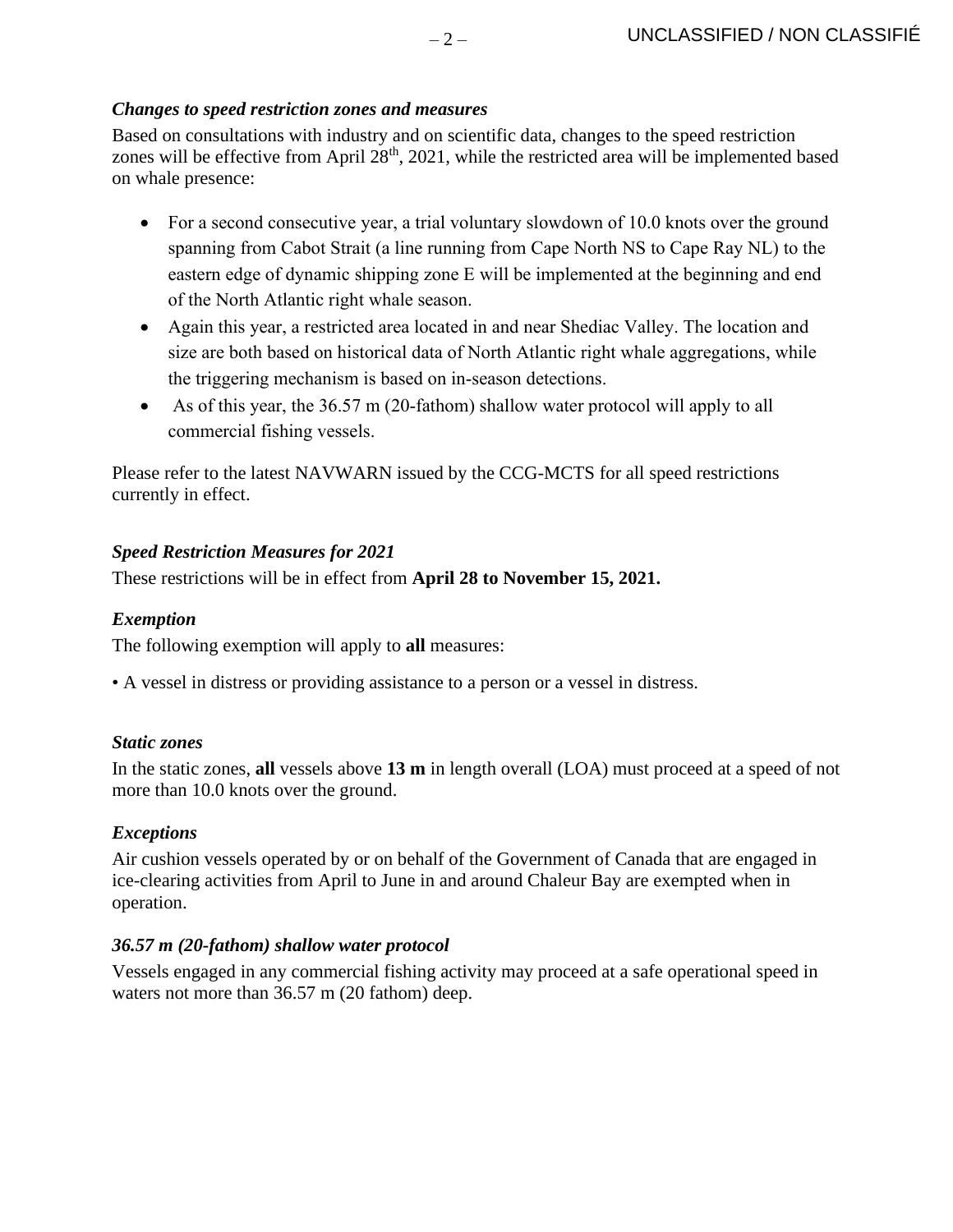If a notice to fish harvesters states that at least one right whale has been detected within a static zone in waters that are not more than 36.57 m deep, the 10 knots speed limit will apply to all vessels above 13 m in length overall (LOA) 15 days after the day on which the notice comes into effect.

If a new notice to fish harvesters with the same statement is published or broadcast during the last seven days of the 15-day period, the speed limit will continue to apply for a further 15 days after the day on which the new notice comes into effect.

# **Coordinates for the northern static zone:**

- $50^{\circ}$  20' N 065° 00' W
- 49° 13' N 065° 00' W
- 48° 40' N 064° 13' W
- 48° 40' N 062° 40' W
- 48 $\degree$  03' N 061 $\degree$  07.5' W
- 47° 58.1' N 061° 03.5' W
- 48° 00' N 061° 00' W
- 49° 04' N 061° 00' W
- 49° 04' N 062° 00' W
- 49° 43' N 063° 00' W
- $50^{\circ}$  20' N 063° 00' W

## **Coordinates for the southern static zone:**

- 48° 40' N 065° 00' W
- 48° 40' N 062° 40' W
- 48° 03' N 061° 07,5' W
- 47° 58.1' N 061° 03,5' W
- 47° 10' N 062° 30' W
- 47° 10' N 065° 00' W

## *Dynamic shipping zones*

There are five dynamic shipping zones (DSZ) located in the routeing systems north and south of Anticosti Island: A, B, C, D and E

## **Coordinates for the dynamic shipping zones:**

## **Zone A**

- 49<sup>o</sup> 41' N, 065<sup>o</sup> 00' W
- $\bullet$  49<sup>°</sup> 20' N, 065<sup>°</sup> 00' W
- 49 $\degree$  11' N, 064 $\degree$  00' W
- 49 $^{\circ}$  22' N, 064 $^{\circ}$  00' W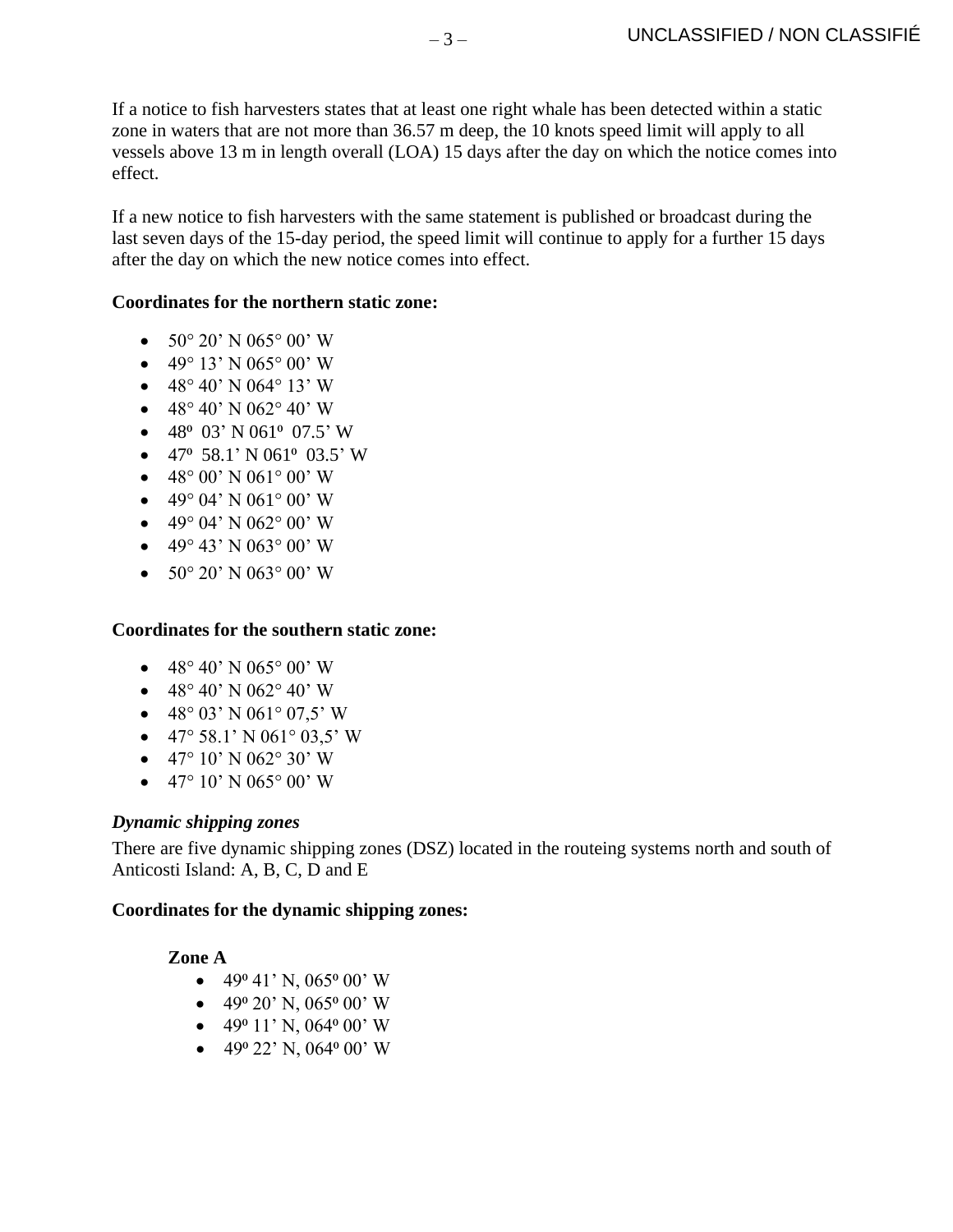**Zone B**

- 49 $^{\circ}$  22' N, 064 $^{\circ}$  00' W
- 49 $\degree$  11' N, 064 $\degree$  00' W
- 48 $\degree$  48' N, 063 $\degree$  00' W
- 49 $\degree$  00' N, 063 $\degree$  00' W

**Zone C**

- 49 $\degree$  00' N, 063 $\degree$  00' W
- 48° 48' N, 063° 00' W
- 48 $^{\circ}$  24' N, 062 $^{\circ}$  00' W
- 48 $\degree$  35' N, 062 $\degree$  00' W

# **Zone D**

- $50^{\circ}$  16' N, 064 $^{\circ}$  00' W
- $50^{\circ}$  00' N, 064 $^{\circ}$  00' W
- $\bullet$  49<sup>o</sup> 56' N, 063<sup>o</sup> 00' W
- $50^{\circ}$  16' N, 063° 00' W

# **Zone E**

- 48 $\degree$  35' N 062 $\degree$  00' W
- $48^{\circ}$  24' N 062 $^{\circ}$  00' W
- $48^{\circ}$  03' N 061° 07.5' W
- 47° 58.1' N 061° 03.5' W
- $\bullet$  48<sup>°</sup> 00' N 061<sup>°</sup> 00' W
- $48^{\circ}$  10.5' N 061 $^{\circ}$  00' W

When the Government of Canada detects a North Atlantic right whale in a dynamic shipping zone:

- All vessels will be notified via a NAVWARN; and
- Vessels above **13 m** in length overall (LOA) must proceed at a speed of not more than 10.0 knots over the ground within that zone.

# *Speed restrictions in the dynamic shipping zones*

The detection of North Atlantic right whales in one or more dynamic shipping zone(s), will trigger a speed restriction in the concerned zone(s). The speed restriction in the dynamic shipping zone(s) will be in effect for 15 days from the date of issuance of the NAVWARN. The speed restriction may be extended for an additional 15 days from the date that a new NAVWARN comes into effect, if North Atlantic right whales continue to be detected during the last 7 days of the 15-day slowdown period.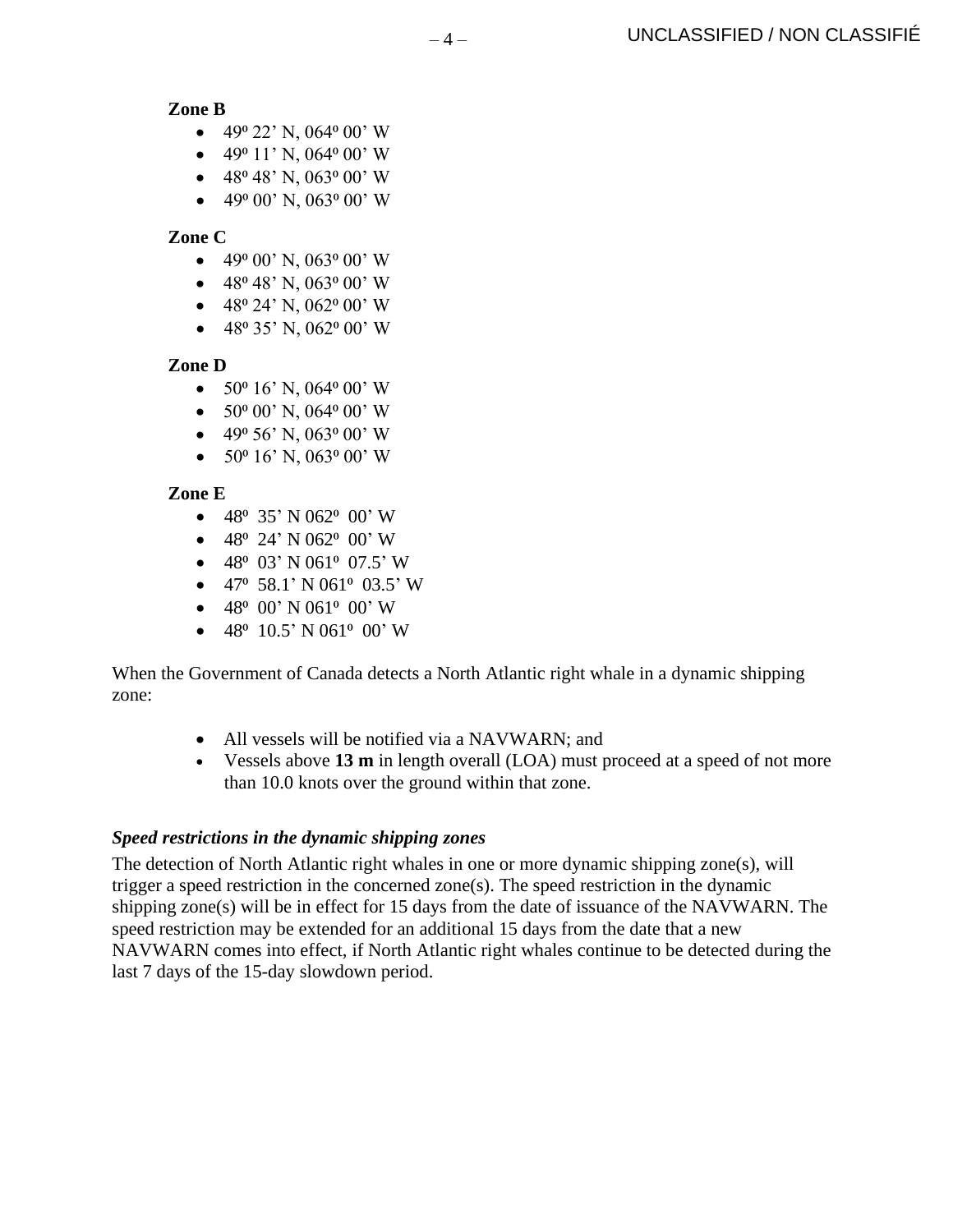When a NAVWARN is issued implementing a speed restriction in one or more dynamic shipping zone(s), vessels above **13 m** in length (LOA) must not exceed a speed of 10.0 knots over the ground.

Within any zone that is not subject to a speed restriction, mariners may proceed at a safe operational speed. Mariners are encouraged to take into consideration the potential for their vessel striking North Atlantic right whales when considering a "safe operational speed" during navigation.

# *Seasonal management areas*

Seasonal management area 1 (SMA-1) and seasonal management area 2 (SMA-2) are speed restriction areas located north and south of dynamic shipping zone E, respectively.

Within seasonal management areas, vessels above **13 m** in length (LOA):

- must restrict their speed so as not to exceed 10.0 knots over the ground from April  $28<sup>th</sup>$  to June 29th, 2021; **and**
- are allowed to proceed at a safe operational speed from June  $30<sup>th</sup>$  to November 15<sup>th</sup>, 2021, unless a North Atlantic right whale is detected. If a whale is detected, a speed restriction of 10.0 knots over the ground will be triggered for 15 days from the date of issuance of the NAVWARN. The speed restriction may be extended for an additional 15 days from the date that a new NAVWARN comes into effect, if North Atlantic right whales continue to be detected during the last 7 days of the 15-day slowdown period.

# **Coordinates for the SMA-1:**

- 49° 04' N 062° 00' W
- 49° 04' N 061° 00' W
- $48^{\circ} 10.5' N 061^{\circ} 00' W$
- 48° 35' N 062° 00' W

# **Coordinates for the SMA-2:**

- 48° 24' N 062° 00' W
- 48° 03' N 061° 07.5' W
- 47° 58.1' N 061° 03.5' W
- 47° 26.69' N 062° 00' W

# *Restricted area*

In the summer months, an important proportion of the total North Atlantic right whale population gathers for feeding and surface activity near the [Shediac Valley.](https://www.dfo-mpo.gc.ca/oceans/aoi-si/shediac-eng.html) Since this makes the North Atlantic right whale more susceptible to vessel collisions, a mandatory restricted area will be implemented in and near the [Shediac Valley](https://www.dfo-mpo.gc.ca/oceans/aoi-si/shediac-eng.html) and will come into force once 80% of the restricted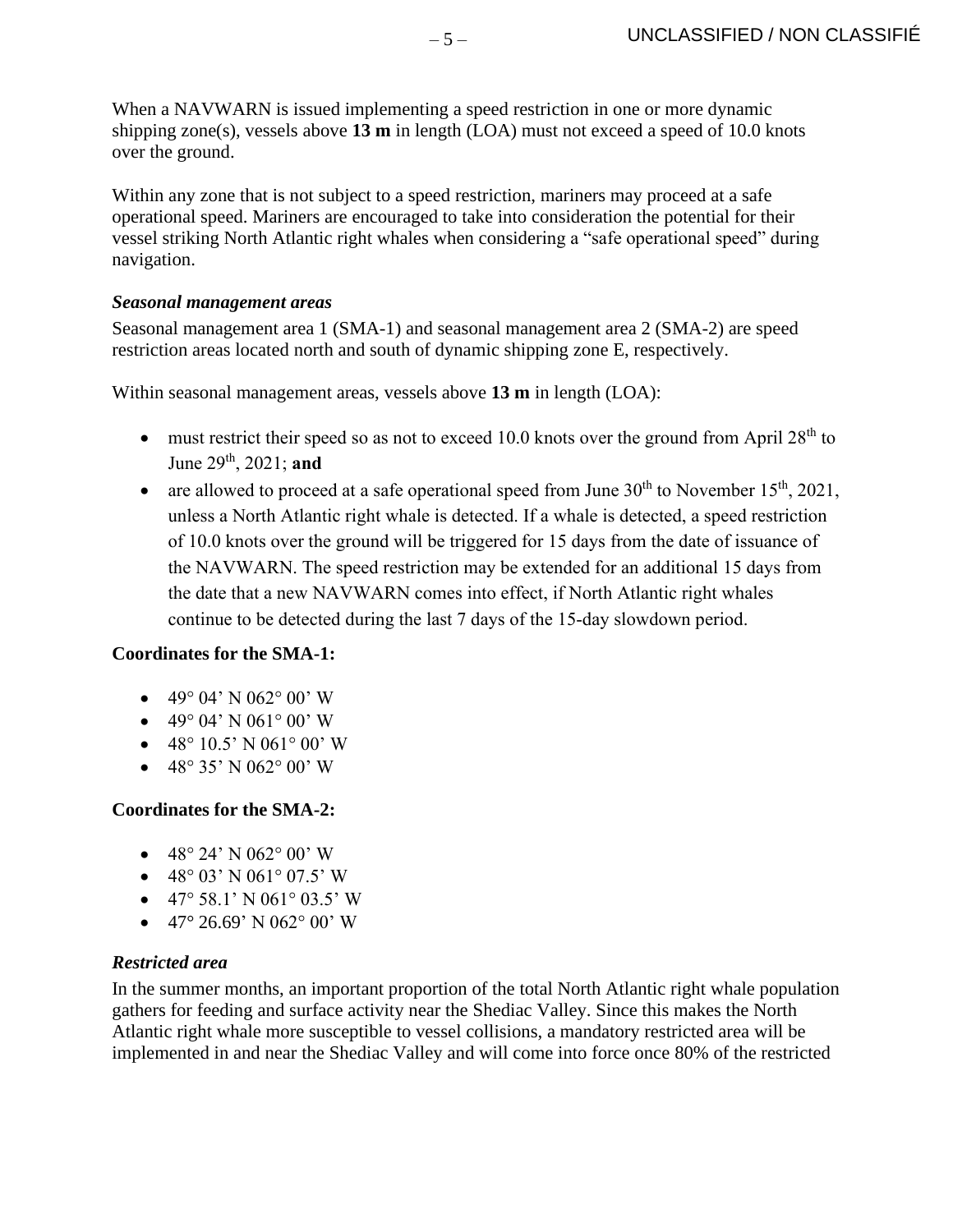area is closed to fishing for the season as per [the Department of Fisheries and Oceans](https://www.dfo-mpo.gc.ca/fisheries-peches/commercial-commerciale/atl-arc/narw-bnan/management-gestion-eng.html)'s right [whale closure protocol.](https://www.dfo-mpo.gc.ca/fisheries-peches/commercial-commerciale/atl-arc/narw-bnan/management-gestion-eng.html) The restricted area will be lifted once the North Atlantic right whale detections decrease in the restricted area or at the latest on August 31, 2021.

The size and location of the area is determined based on historical detection data of North Atlantic right whales. All necessary details can be found in the Interim Order. Triggering and lifting of the restricted area will be communicated to mariners through a NAVWARN and notice to fish harvesters.

Vessels above **13 m** in length (LOA) will be required to:

- avoid the area unless they are part of the exceptions listed in the Interim Order;
- transit the area at a speed not exceeding 8.0 knots over the ground if they are included in the exception list.

The following exceptions will apply to the restricted area. Vessels listed can travel through the area at not more than 8.0 knots over the ground:

- A vessel being used for commercial fishing;
- A vessel being used for fishing under the authority of a licence issued under the *Aboriginal Communal Fishing Licences Regulations*;
- A vessel being used for research purposes on behalf of the Government of Canada
- A vessel being used as part of the Department of Fisheries and Oceans' Marine Mammal Response Program to assist a marine mammal or sea turtle in distress or to access or retrieve a deceased marine mammal or sea turtle;
- A vessel authorized by the Government of Canada to retrieve or identify the location of abandoned or lost fishing gear;
- A vessel involved in pollution response operations;
- A vessel avoiding immediate or unforeseen danger;
- A vessel being used to conduct geophysical or geotechnical surveys or related activities as part of a project, which the Minister of Fisheries and Oceans has reviewed, to lay electrical or communication cables;
- A vessel involved in research relating to right whales as part of a project that has received funding from the Government of Canada.

The following vessels can travel through the restricted area at a speed over 8.0 knots, but below 10.0 knots over the ground as required by the static speed restriction zone:

• A vessel being used by an employee of the Government of Canada or peace officer who is performing their duties.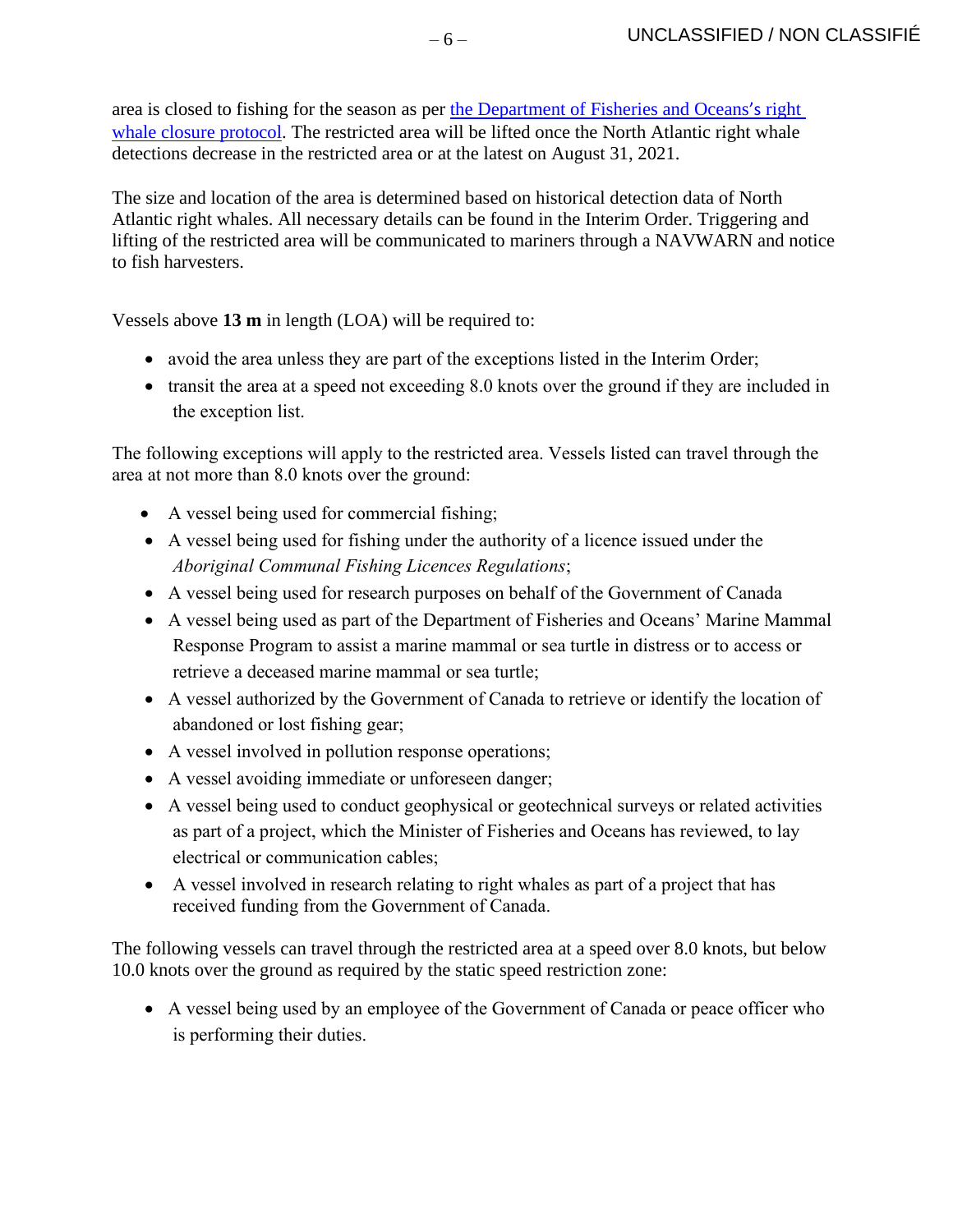The location and size of the restricted area will not be modified during the season.

#### **Coordinates for the restricted area:**

- $\bullet$  48°31.8' N 063°39.6' W
- $\bullet$  48°24.72' N 063°17.88' W
- $\bullet$  47°18.84' N 064°10.8' W
- $\bullet$  47°27.18' N 064°30.72' W

#### *Inclement weather exception*

Mariners will be notified in advance via a NAVWARN should the speed restriction status change in any zone or area, due to inclement weather.

Within any zone or area that is not subject to a speed restriction due to adverse weather conditions for example, mariners may proceed at a safe operational speed. Mariners are however encouraged to take into consideration the potential for their vessel striking North Atlantic right whales when considering a "safe operational speed" during navigation.

\*Non-excepted vessels are still prohibited from transiting through the restricted area.

## *Trial voluntary slowdown in Cabot Strait*

To coincide with the North Atlantic right whales entering and exiting the Gulf of St. Lawrence in large numbers, a trial voluntary slowdown is being put in place for the second year in Cabot Strait from April 28<sup>th</sup> to June 29<sup>th, 2021, and from September 29<sup>th</sup> to November 15<sup>th</sup>, 2021.</sup>

• During these periods, vessels above 13 m in length (LOA) are requested to voluntarily reduce their speed so as to not exceed 10.0 knots over the ground.

## **Voluntary slowdown zone coordinates:**

- 48° 10.5' N 061° 00' W
- 47° 37.2' N 059° 18.5' W
- $\bullet$  47° 02' N 060° 23.7' W
- 47° 58.1' N 061° 03.5' W
- $48^{\circ}$  00' N 061° 00' W

## <span id="page-6-0"></span>*Map of the Gulf of St. Lawrence*

The following map shows

- the static zones, in pink;
- the dynamic shipping zones, in green;
- the seasonal management areas, in dark pink;
- the trial voluntary slowdown zone, in grey;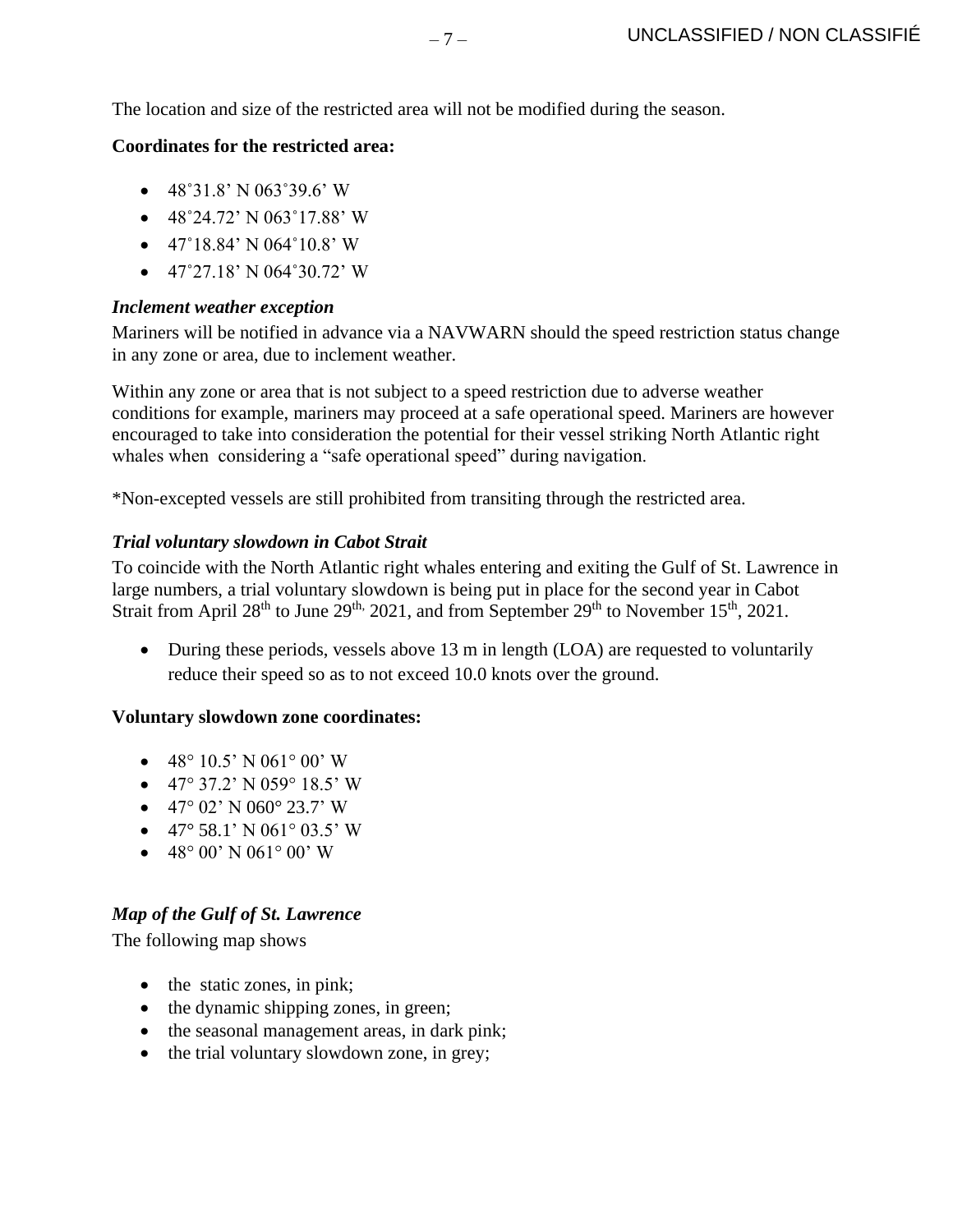- the restricted area, in dark blue; and
- the 36.57 m (20 fathom) shallow water protocol line.



Map showing the two static zones (north and south), the five dynamic shipping zones (A, B, C, D and E), the seasonal management areas, the restricted area, the trial voluntary slowdown zone and the 36.57 m (20 fathom) shallow water protocol line.

This map is for visual representation only and is not to be used for navigation or enforcement.

## *NAVWARN broadcasts*

The CCG-MCTS issues and publishes NAVWARNs:

- by radio broadcast; and
- online at [Canada's Maritime Information Portal](http://www.marinfo.gc.ca/e-nav/) and its [Navigational Warnings](http://nis.ccg-gcc.gc.ca/) site.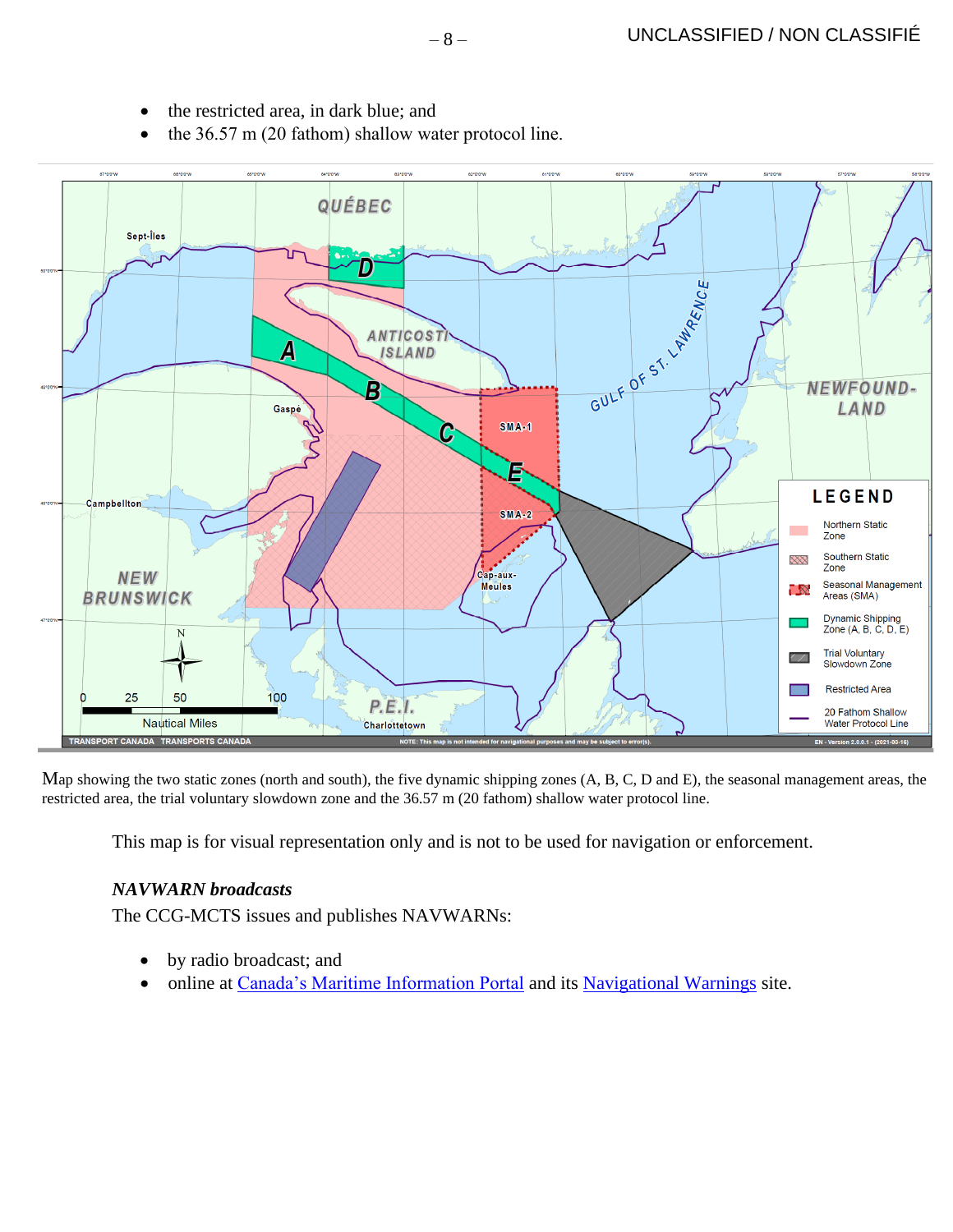Mariners must ensure they have accurate and up-to-date information about the protection of the North Atlantic right whale, as in all applicable NOTMARs and NAVWARNs.

For the North Atlantic right whale speed restrictions, the NAVWARN(s) currently in effect will be provided to vessels subject to the *Vessel Traffic Services Zone Regulations* or the *Eastern Canada Vessel Traffic Services Zone Regulations*:

# **Outbound vessels**

- at Calling-in-Point 10 (St-Laurent); or
- upon a departure downstream from the Quebec pilot station (including the Saguenay River, Chaleur Bay, Miramichi Bay, etc.)

## **Inbound vessels**

• when a clearance to enter Canadian waters is granted

#### **Vessels in transit**

- at the last reporting point prior to entering the mandatory speed restriction zones; and/or
- at 10 nautical miles prior to entering the mandatory speed restriction zones

For those vessels not subject to the above-mentioned regulations, vessel operators are required to monitor broadcasts by the Canadian Coast Guard's Marine Communications and Traffic Services (MCTS) network for the most up to date information. For marine radio frequencies and broadcast times, information may be found in the *[Radio Aids to Marine Navigation](https://www.ccg-gcc.gc.ca/publications/mcts-sctm/ramn-arnm/part1-eng.html)* publication.

## *Aids to navigation*

The Canadian Coast Guard is currently testing virtual Automatic Identification System (AIS) aids to navigation (AIS AtoN) in specific areas, NOTMAR 208(T)/2021 refers. These aids notify mariners of a dynamic shipping zone and/or a seasonal management area subject to a speed restriction.

Each zone is delimited by four to six virtual AIS AtoN, which can be displayed on a ship's navigation equipment, such as

- Electronic Chart Display and Information System (ECDIS);
- Electronic Chart System (ECS);
- RADAR;
- Minimum Keyboard Display (MKD); and
- Electronic Nautical Chart (ENC).

The Canadian Coast Guard broadcasts the virtual AIS AtoN only when a speed restriction is in effect in one or more testing zones.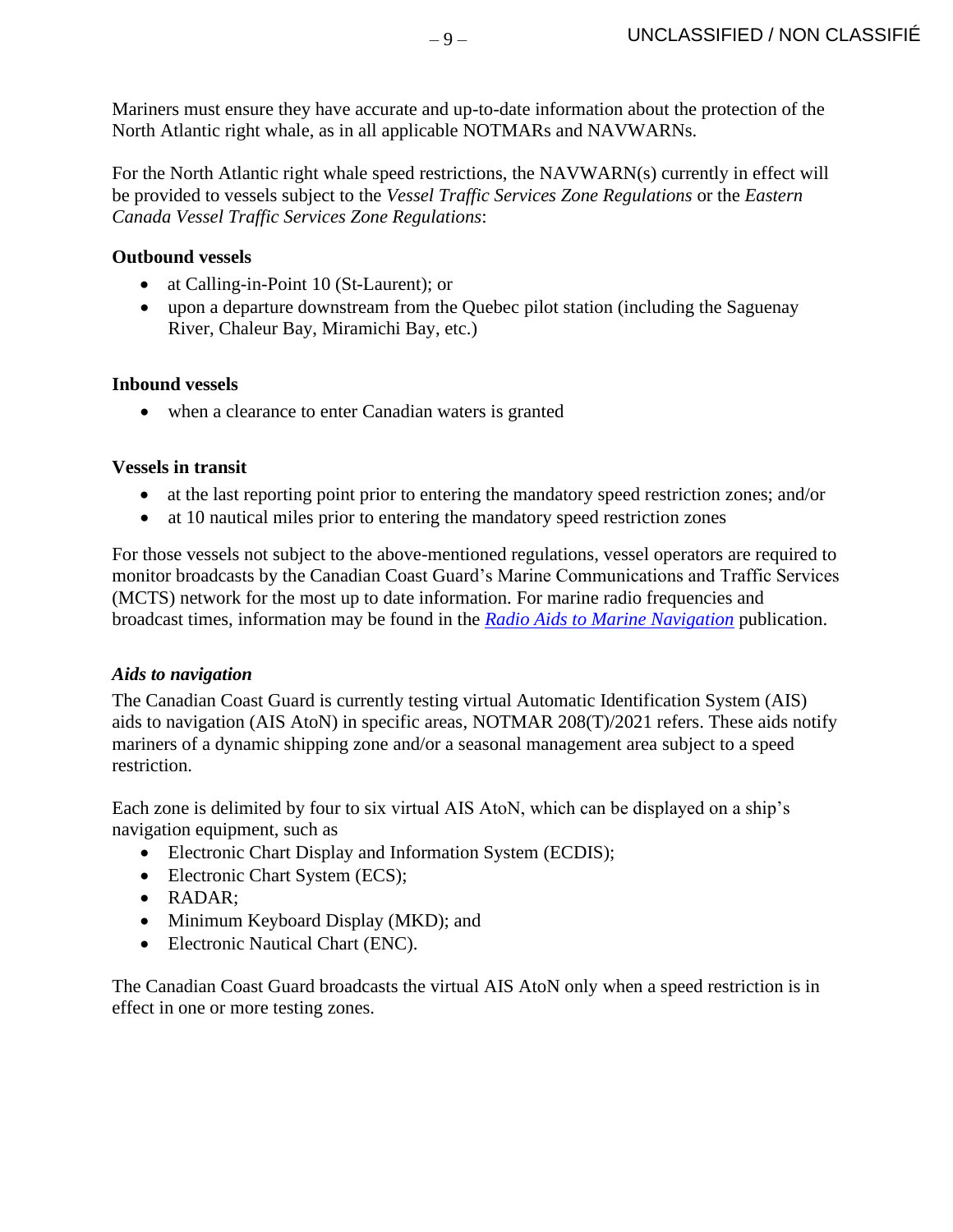Mariners must select the virtual AIS AtoN symbol to view a message such as "SectA1 Spd Lim 10 kt." This message refers to a speed restriction in effect for a specific zone.

Note: This system is not the primary method of communicating this information.

# *Compliance and enforcement*

Vessels must comply with the Interim Orders made pursuant to the *Canada Shipping Act, 2001*, and any NAVWARNs broadcasted and published by the Canadian Coast Guard relating to the Interim Orders, aimed at regulating the navigation for the purposes of protecting the North Atlantic right whales.

If a vessel does not comply with the Interim Orders or instructions in the NAVWARNs related to the Interim Orders, the vessel could face:

- administrative monetary penalties up to a maximum of CAN \$250,000; and/or
- penal sanctions under the *Canada Shipping Act, 2001.*

If a vessel appears to have violated the speed restriction, Transport Canada Marine Safety inspectors will review all information provided through AIS and seek an explanation from the master.

No exemptions to the speed restriction will be granted in advance. However, if a deviation from the speed restrictions is necessary for safety reasons, the following information must be entered into the bridge logbook:

- Reason(s) for deviation
- Speed at which vessel is operated
- Latitude and longitude at time of deviation
- Time and duration of deviation
- Master of the vessel shall sign and date the bridge logbook entry

For any deviation, Transport Canada will review and consider reasons such as

- Navigating to ensure vessel safety;
- Weather conditions;
- Force majeure (unforeseeable circumstances); and
- Responding to emergencies.

# *Report a North Atlantic right whale sighting*

When there is a North Atlantic right whale that is entangled, injured or dead, please report it to the nearest Canadian Coast Guard Marine Communications and Traffic Services Centre, or as follows: